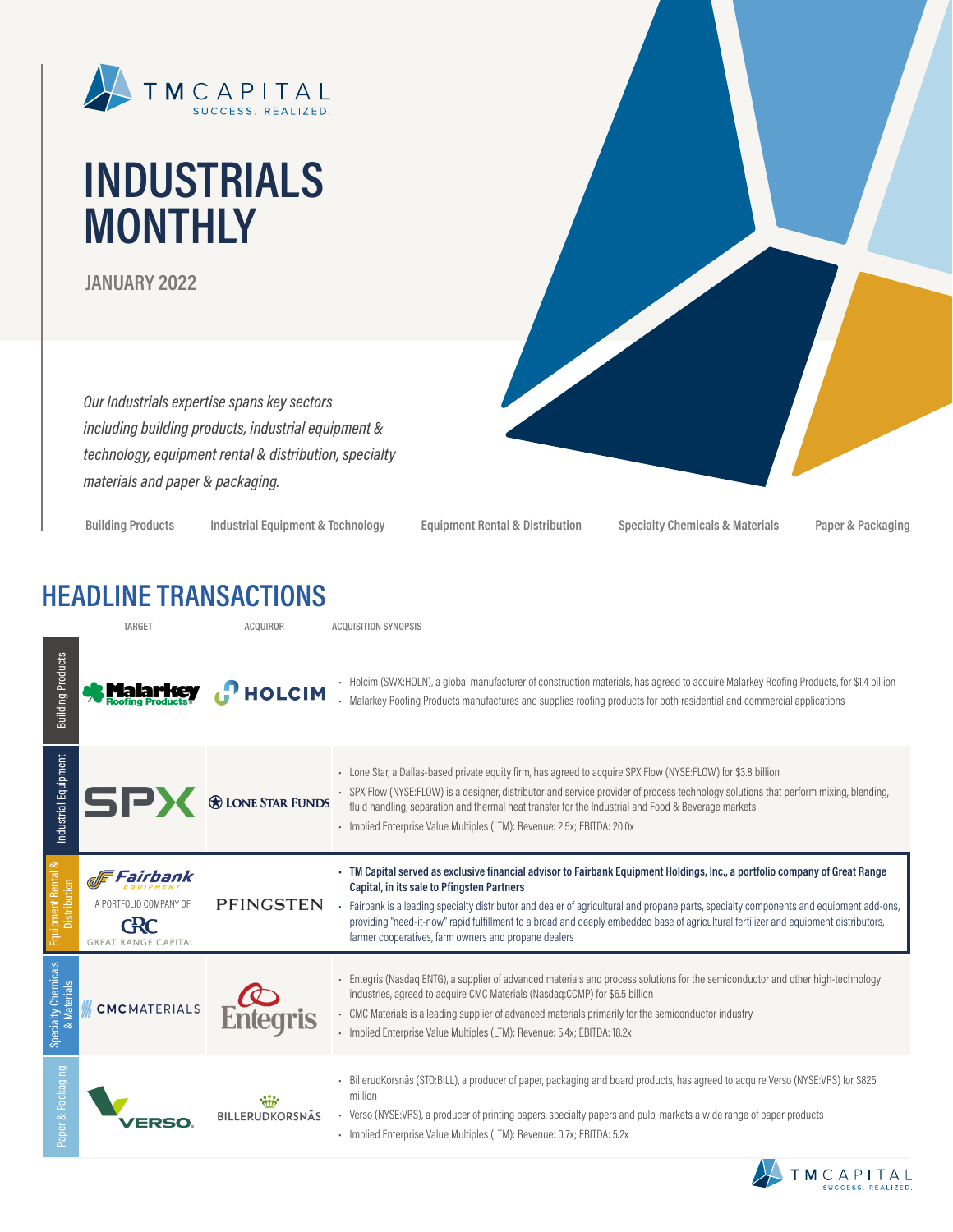### **INDUSTRIALS GROWTH & VALUATION TRENDS** Note: Financial Information as of December 31, 2021

#### **One-Year Stock Return**



#### **One-Year Revenue Growth**



#### **LTM Debt/EBITDA**



#### **LTM Gross and EBITDA Margins\***



\*EBITDA Margins shown as the gray line.